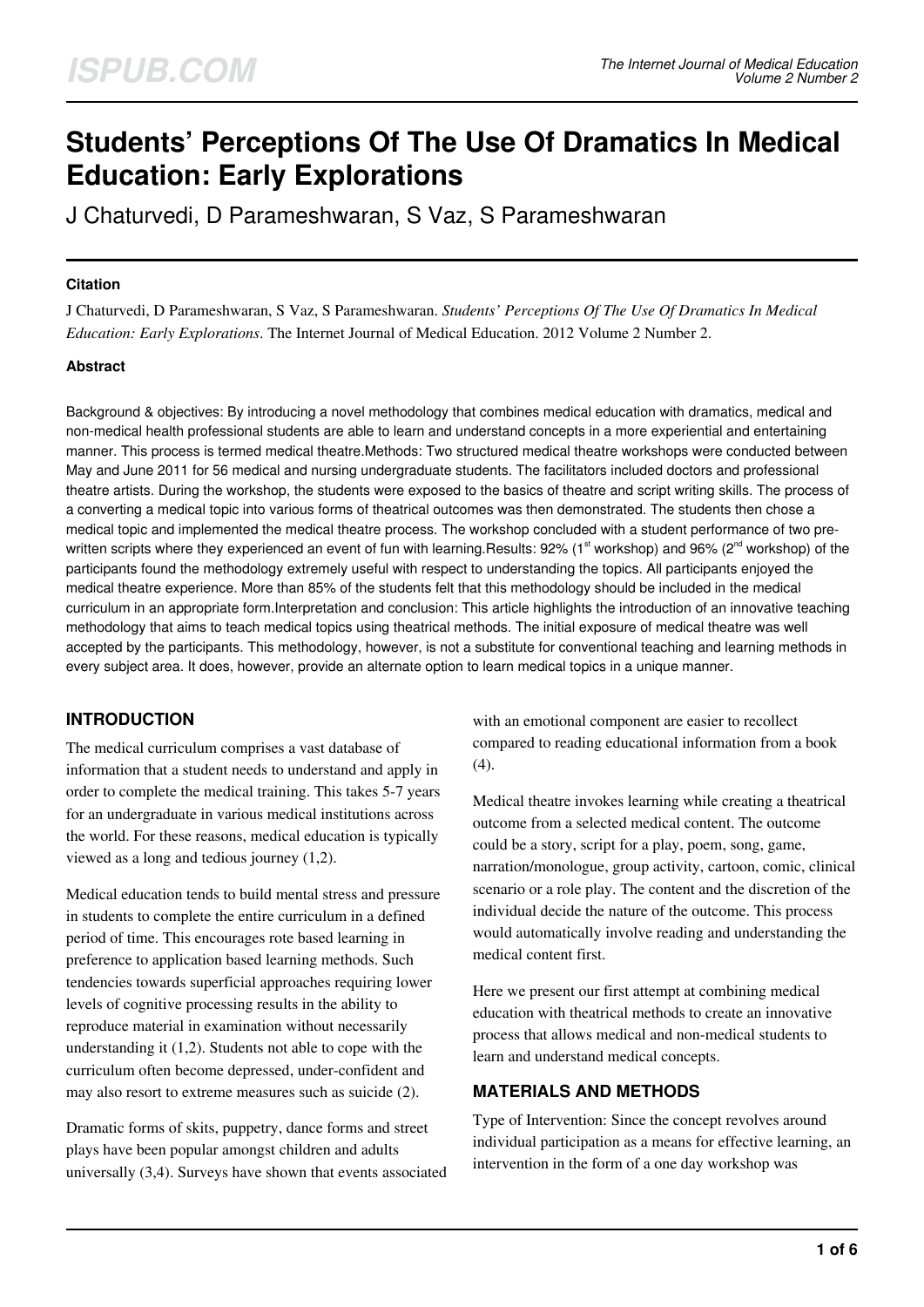considered appropriate. Subsequent workshops conducted in the same institution were structured similarly. The content was entirely new in each workshop to allow repeat participants to learn new topics.

Number of Participants:

Workshop 1 included 23 participants, comprising medical students from different years.

Workshop 2 included 23 participants comprising nursing students from different years. Of these 23, 10 were repeat participants from workshop 1.

## Facilitators:

Both workshops were conducted by 3 facilitators which included a medical doctor with background in dramatics and two trained theatre professionals. The theatre professionals conducted sessions on theatre games, basics of script writing and direction of the theatrical outcome which in most, cases was a short play. The core medical content-related sessions were conducted by the medical doctor. This included converting a medical topic into a story and finally into a script. In addition, two guest doctors were invited to facilitate sessions on use of role play and humor in medical education.

Content:

Workshop 1 covered 4 medical topics:

Workshop 2 covered 6 medical topics:

## Methodology:

Both these workshops were conducted between May and June 2011 in a teaching medical institute for medical and nursing students. The workshops were designed to combine learning of medical content and the basics of theatre in the same intervention. The workshop included the following:

The structure of the two workshops is listed in Appendices 1 and 2.

Assessment of the workshops

We used four measures of assessment in the workshops

Pre-workshop and post-workshop assessment forms (Figures 1 and 2). The forms were filled by the candidates and submitted before and after the workshops.

Video documentation of the entire intervention was recorded

At the end of the workshop, a one hour 'de-briefing' session was carried out. Here each participant shared their experiences and gave their individual feedback (also video documented).

Each candidate submitted their script/story which was compiled into a book as a documentation of the outcomes created by these students (Figure 3). The content created and submitted by the students was used as pre-written scripts in subsequent workshops. Students were also awarded the best scripts award for their efforts.

## **Figure 1**

Figure 1 and Figure 2: Pre and post assessment forms

|                                                                                  | MEDICAL THEATRE WORKSHOP                                                |  |
|----------------------------------------------------------------------------------|-------------------------------------------------------------------------|--|
| <b>MEDICAL THEATRE WORKSHOP</b><br>PRE WORKSHOP ASSESSMENT                       | POST WORKSHOP ASSESSMENT<br>Age-                                        |  |
|                                                                                  |                                                                         |  |
| Age-                                                                             | Sex-                                                                    |  |
| Sex-                                                                             | Profession/ medical student specify year-                               |  |
| Profession/ medical student specify year-                                        | 1. Did you find this workshop useful?                                   |  |
| 1. Reason for participating in this workshop?                                    | . Yes very much                                                         |  |
| . Interest in Theatre and dramatics                                              | *Didn't make any difference                                             |  |
| *Learning problems/ to avoid learning by rote<br>*Peer pressure                  | .No, it was a waste of my time<br>*Why?                                 |  |
| . To attend guest facilitator sessions<br>. To miss class and get attendance too | 2. Did you enjoy the workshop ?                                         |  |
| .Any other reason-                                                               | *Yes                                                                    |  |
|                                                                                  | $+100$                                                                  |  |
| 2. Are you satisfied with the current teaching<br>methods?                       | *Why-                                                                   |  |
| .Yes                                                                             | 3. Would you want to attend this workshop regularly to help understand  |  |
| *No                                                                              | difficult topics?                                                       |  |
| .Why-                                                                            |                                                                         |  |
|                                                                                  | ·Yes                                                                    |  |
| 3. Are you satisfied with your learning methods?                                 | $+10$                                                                   |  |
| . Yes                                                                            | *Why-                                                                   |  |
| *No                                                                              | 4. Did you gain what you expected at the end of this workshop?          |  |
| .Why-                                                                            |                                                                         |  |
|                                                                                  | *Yes                                                                    |  |
| 4. What do you expect to gain by the end of this                                 | $+10$                                                                   |  |
| workshop?                                                                        | *Why?                                                                   |  |
| 5. Do you want to be an entertaining teacher in the                              | 5. Should this teaching methodology be included in the routine teaching |  |
| future?                                                                          | program?                                                                |  |
| ·Yes                                                                             |                                                                         |  |
| $*No$                                                                            | ·Yes<br>$+100$                                                          |  |
| *Why-                                                                            | *Why-                                                                   |  |
|                                                                                  |                                                                         |  |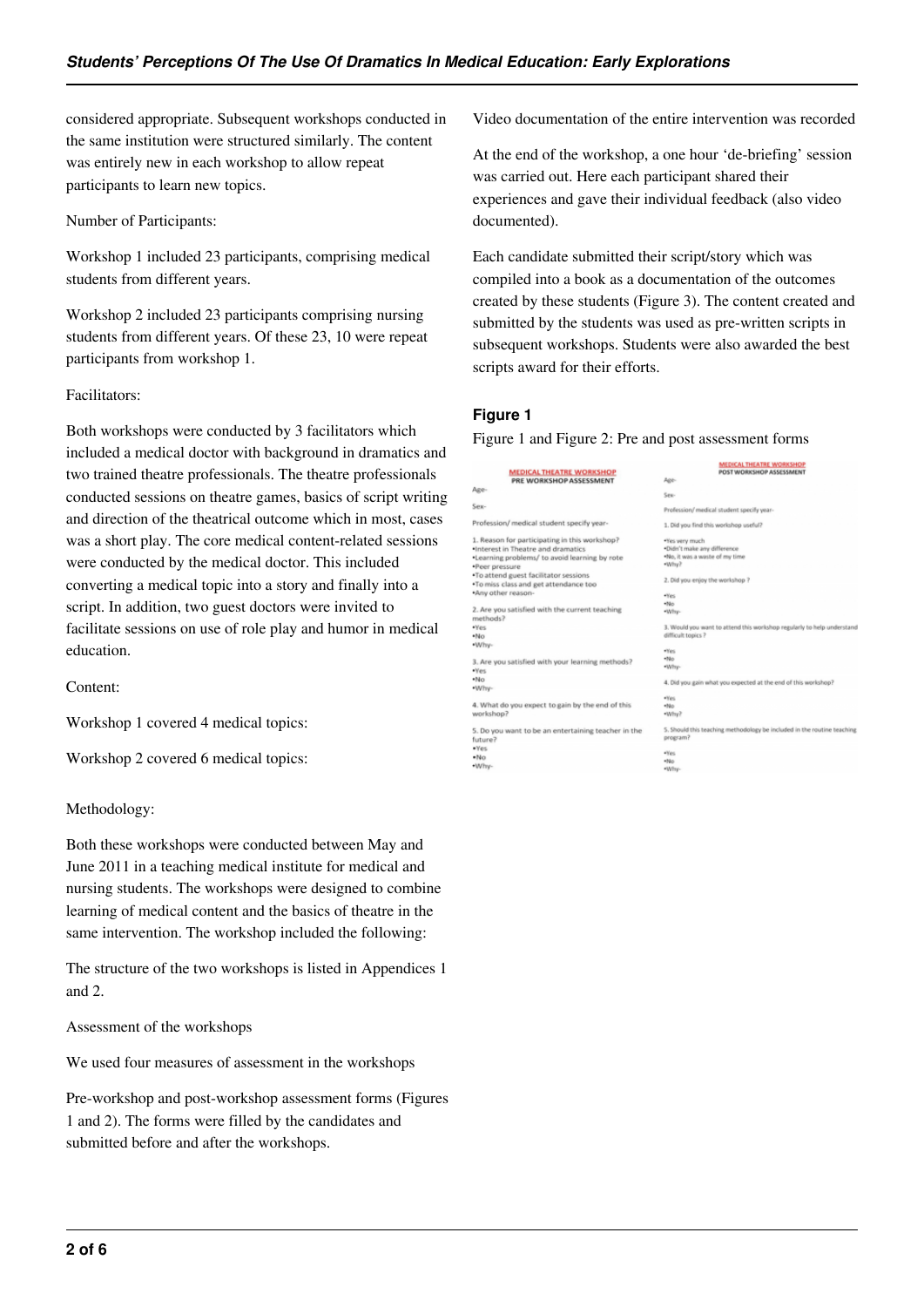## **Figure 2**

Figure 3 – An example of the theatrical outcome by a participant of Workshop 1. An anatomical topic about Shoulder Movements has been converted to a poem.

#### The groovy shoulder

When one flexes the arm at the shoulder joint There is one small joint Which you must remember Whether it is July or November There is a gamble of two muscles Pectoralis major and anterior deltoid in the tussels.

To Teres major, Latissimus dorsi was happily married But while extending, these got joined with posterior deltoid

In adduction of course, The joint decided a better course It went with two majors (pectoralis major and Teres major) On the way they stopped for some gazers

The two majors danced with subscapularis during medial rotation Even anterior deltoid and latissimus dorsi soon joined the happy flirtation.

If one wants the joints to laterally rotate Then there is difference in the mate Posterior deltoid dances with infraspinatus Even teres minor comes and triangulates

When just abduction is desired Supraspinatus and mid-deltoid are required But if kapil dev has to do the bowling Come trapezius and serratus anterior following

Small muscles provide stability Large ones give it mobility And shoulder joint dances Dances and dances.

The study was done with the verbal consent of all participants. However the institution St. Johns Medical Hospital where the study was conducted did not require ethical approval for a study of this type.

# **RESULTS**

The summary of the results of the pre and post-assessment surveys are presented in Table 1 and 2. The first workshop was a 1 day intervention conducted for 23 undergraduate medical students. The second workshop was a 2 day intervention conducted for 23 undergraduate nursing students and 10 undergraduate medical students.

## **Figure 3**

Table 1: Results of the pre-assessment survey for Workshop 1 and 2

|                                         | Workshop 1<br>$(n=23)$ | Workshop 2<br>$(n=33)$ |
|-----------------------------------------|------------------------|------------------------|
| Reasons for attending this workshop     |                        |                        |
| To attend guest facilitator sessions    | 40%                    | 62%                    |
| Due to learning difficulties            | 32%                    | 25%                    |
| Due to peer pressure                    | 18%                    | 10%                    |
| Out of curiosity                        | 10%                    | 3%                     |
| Satisfaction with teaching methodology  | 63%                    | 76%                    |
| Satisfaction with learning methodology  | 27%                    | 24%                    |
| Gain from attending this workshop       |                        |                        |
| To learn methods to avoid rote learning | 80%                    | 87%                    |
| Have a good time and make friends       | 20%                    | 13%                    |
| Want to become an entertaining teacher  |                        |                        |
| Yes to become entertaining teachers     | 73%                    | 79%                    |
| Not interested in teaching profession   | 27%                    | 21%                    |

## **Figure 4**

Table 2: Results of the post-assessment survey for Workshop 1 and 2

|                                                        | Workshop 1<br>$(n=23)$ | Workshop<br>2<br>$(n=33)$ |
|--------------------------------------------------------|------------------------|---------------------------|
| Usefulness of the workshop                             |                        |                           |
| Yes found it useful                                    | 92%                    | 96%                       |
| Prefer straightforward reading to learn                | 8%                     | 4%                        |
| Enjoyed the workshop                                   | 100%                   | 100%                      |
| Attend subsequent workshops                            |                        |                           |
| Regularly                                              | 58%                    | 69%                       |
| Attend it occasionally                                 | 42%                    | 31%                       |
| Got what they expected from the workshop               |                        |                           |
| Yes                                                    | 92%                    | 96%                       |
| Expected more medical topics to be covered             | 8%                     | 4%                        |
| Medical theatre included in the teaching<br>curriculum |                        |                           |
| Yes                                                    | 85%                    | 89%                       |
| No                                                     | 15%                    | 11%                       |

Video De-briefing summary:

At the end of each workshop, qualitative feedback was gathered from the participants. Positive comments included: "Creative thought processes were challenged," "Learnt a new way to understand and learn," "Learning medicine appeared easier and entertaining," "Remembering and recollection was easier," and "Enjoyed the process and interacted with students from different batches."

Negative comments included: "Need for more demonstrations of how a topic is made into a story," "More topics need to be covered," and "Some students felt overloaded and tired." In addition, some students suggested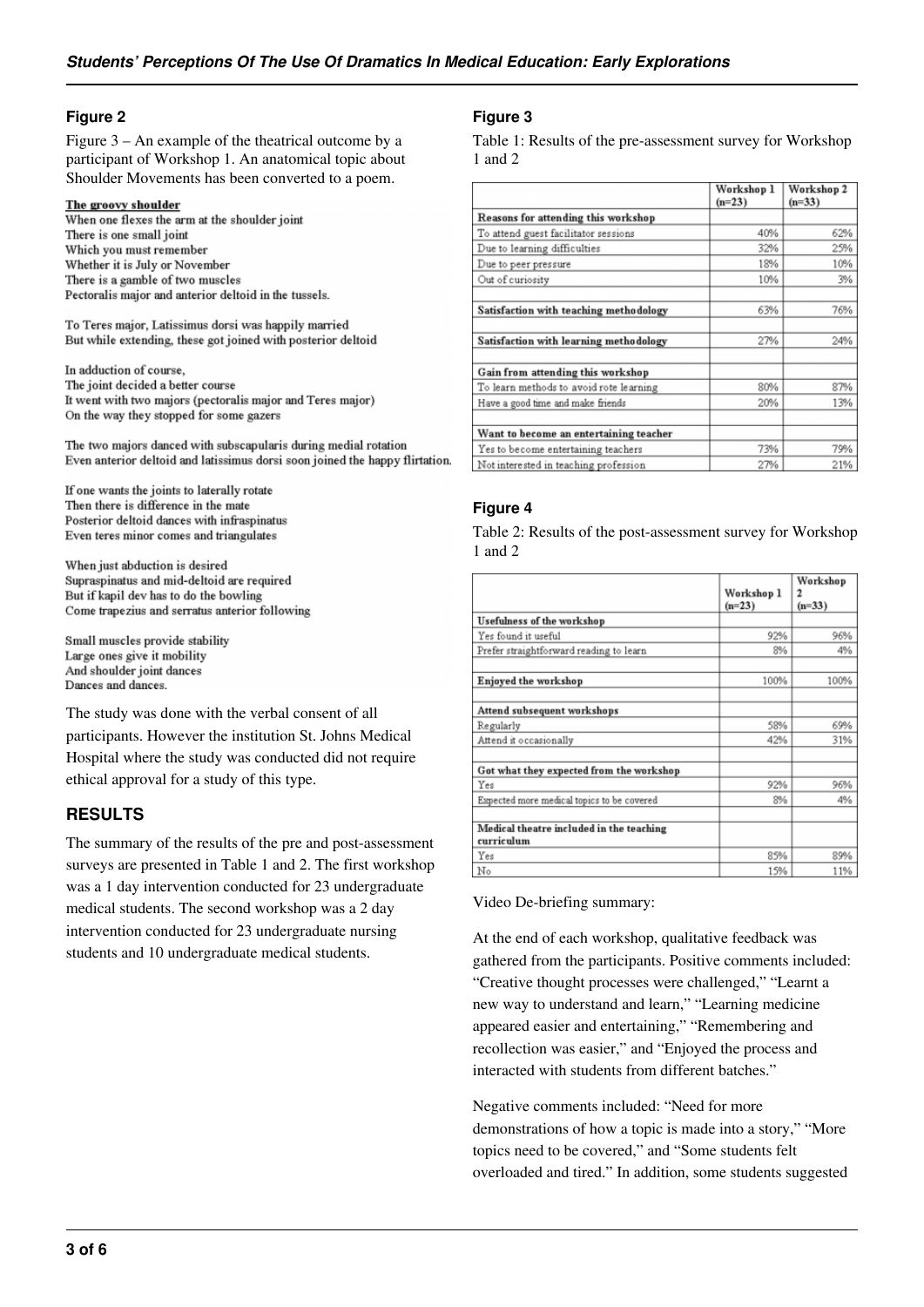#### a two-day workshop.

Changes Implemented in second workshop based on feedback from the first workshop:

In view of the negative feedback received, the subsequent workshop was converted into a two day intervention with more topics included. The performances were kept on the second day in order to avoid content overloading. There were two performances instead of one by dividing the group into two.

## **DISCUSSION**

This study explored the potential of a new teaching method. We designed a workshop to integrate medical topics with theatrical methods. We then implemented this conceptual model called medical theatre in the 2 workshops conducted. The students' perspectives of learning using medical theatre were surveyed.

Our survey suggests that all participants enjoyed the process of learning using medical theatre. In addition, more than 85% of the participants were ready to accept medical theatre as a part of their regular curriculum. This methodology has the potential to be effective in other fields such as dentistry, pharmaceutical companies in training medical representatives and in awareness programs for non-medical communities.

More recently, several methods have been suggested to improve the efficacy learning in medical education. One such popular concept is the Problem Based Learning (PBL) where the student learns all concepts the problem instead of reading various aspects at different stages of the curriculum (5, 6). This is typically carried out in groups where each student reads up a particular aspect about the disease and discusses it amongst the rest. Another unconventional dynamic group learning method is Fishbowl learning. Here a discussion group is surrounded by an observation group, and learning happens by watching others discuss (7,8,9).

These methods are, however, low on entertainment value. Another method which has proven to be fun and effective in medical education is simulation based learning (10). The concept of medical theatre reaches out to a group of students who can learn while having fun and challenges their creativity and imagination.

## **IMPLICATIONS**

A possible reason for the effectiveness of medical theatre can be attributed to the stimulation of the limbic system

along with the audio visual cues received along with the information. The conventional methods of education do not typically trigger emotions. Medical theatre, however, helps associate learning topics with the emotionally charged experience of theatre (3,4).

The process of medical theatre would automatically involve reading and trying to understand the medical content first. Following which, the individual creates a plot using the content. This process naturally invokes concentration, imagination and creativity and forms a sequence of events, thus helping remember a topic. The plot is unique to the individual's thoughts and hence posing a challenge to create an interesting outcome and building ownership.

## **WEAKNESSES**

The outcome and efficacy of medical theatre may result in varied levels of learning in each student. Here we have not taken into consideration the various confounding factors such as – interest in a particular medical topic or the creative ability of an individual, which may result in different learning levels. Additionally, since our participant sample included a heterogeneous population – students in various levels of under graduation and nursing, the baseline level of understanding of various topics could be varying.

Further data will be required to establish the efficacy of this methodology in the future. The current data only shares our initial experiences.

## **CONCLUSION**

This article highlights the acceptance and benefits of using medical theatre as an innovative teaching methodology for the learning and understanding of medical topics. This methodology, however, does not substitute the conventional teaching and learning methods in any manner. It only provides an option to learn certain topics in a unique manner so as to break the monotonous process of usual methods of studying and to have an enjoyable learning experience in the process.

## **APPENDIX 1**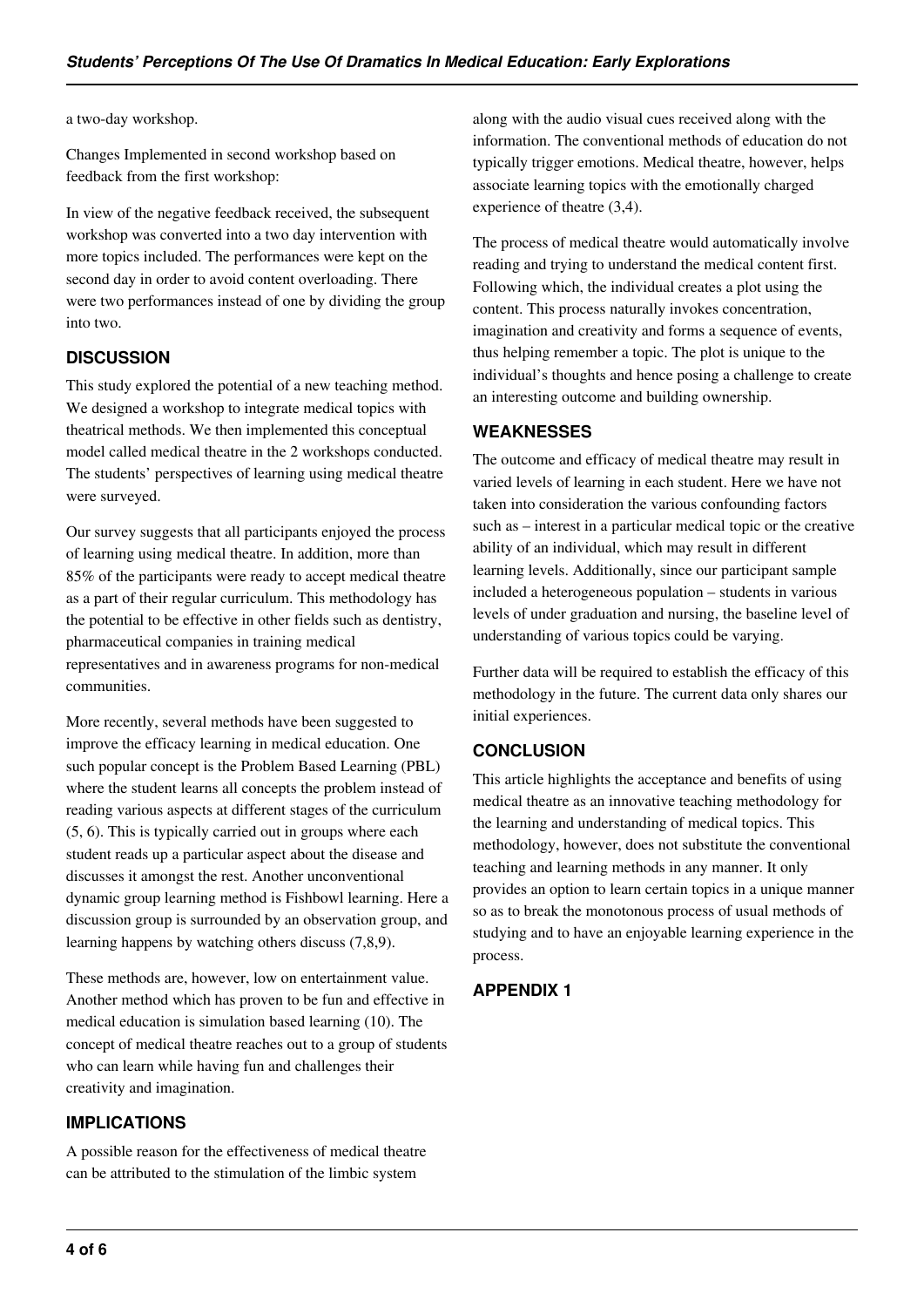#### **Figure 5**

#### MEDICAL THETRE WOKSHOP - MAY 2011 - ONE DAY INTERVENTION

Introductory session in Theatre methodology -

**Theatrical skills** 

#### **Snack Break**

**Script Writing** 

#### **Lunch Break**

Looking at Medical topics theatrically

Stage 1 - Medical Theatre presentation

#### **Snack Break**

Stage 2 - Medical Theatre presentation and Review

#### Schedule and Format of Day 2

Stage 3 - Medical Theatre presentation

Looking at Medical topics theatrically

#### **Snack Break**

Stage 4 - Medical Theatre presentation rehearsal

Showcasing Performance for invited audience of 40 to 60 members

#### Circle time

## **APPENDIX 2**

#### **Figure 6**

| MEDICAL THEATRE WORKSHOP-JUNE 2011 - DAY ONE                               | MEDICAL THEATRE WORKSHOP-JUNE 2011 - DAY TWO                                         |
|----------------------------------------------------------------------------|--------------------------------------------------------------------------------------|
| Session 1                                                                  | Session 1                                                                            |
| ntroductory session in Theatre methodology                                 | Theatre games<br>Two teams, competitiveness, collaboration and PLAY                  |
| Session <sub>2</sub>                                                       |                                                                                      |
| <b>Script Writing</b>                                                      | Session 2                                                                            |
|                                                                            | Reading and rehearsing the allotted two plays with allotted team leaders             |
| Snack Break                                                                | Group creation in allotted performance spaces                                        |
| E noissi                                                                   |                                                                                      |
| Script Content and Format                                                  | Session 3                                                                            |
|                                                                            | Technical show                                                                       |
| Session 4                                                                  | Suzzestive changes                                                                   |
| Theatre games                                                              | Snack Break and Telemarketing                                                        |
| Bonding, competitions, collaboration and understanding through PLAY method |                                                                                      |
|                                                                            | Session 4                                                                            |
| Lunch Break                                                                | Run-through and Polishing for final performance                                      |
| <b>Lession 5</b>                                                           | Creating the presentation                                                            |
| <b>Script</b>                                                              |                                                                                      |
| Content and Creation                                                       | Showcasing Performance for invited audience of 40 to 60 members at<br>allotted space |
| Jession 6                                                                  |                                                                                      |
| Dramatic Elements of a Performance                                         | Lunch Revak                                                                          |
| Understanding better performances                                          |                                                                                      |
|                                                                            | Session 5                                                                            |
| Session 7                                                                  | Playback Theatre and Closure                                                         |
| <b>Jole Play</b>                                                           |                                                                                      |
| The dramatic elements and uses in the Medical field                        |                                                                                      |
| Snack Break with work-in progress performance by MSc Psychology students - |                                                                                      |
| Three Gems                                                                 |                                                                                      |
|                                                                            |                                                                                      |

no's of the day and Forward links es and Plan

#### **References**

1. Dahlin M, Joneborg N, Runeson B. Stress and depression among medical students: a cross sectional study. Med Educ. 2005;39:594–604.

2. Bramness JA, Fixdal TC, Vaglum P. Effect of medical school stress on the mental health of medical students in early and late clinical curriculum. Acta Psychiastr Scand. 1991;84:340–5.

3. Alisha C. Holland and Elizabeth A. Kensinger : Emotion and Autobiographical Memory. Phys Life Rev. 2010 March; 7(1): 88–131.

4. Patrick S. R. Davidson, Craig P. McFarland, and Elizabeth L. Glisky : Effects of emotion on item and source memory in young and older adults. Cogn Affect Behav Neurosci. 2006 December; 6(4): 306–322.

5. Lewis AD, Menezes DA, McDermott HE, Hibbert LJ, Brennan SL, Ross EE, Jones LA. A comparison of courserelated stressors in undergraduate problem-based learning (PBL) versus non-PBL medical programmes. BMC Med Educ. 2009 Sep 13;9:60.

6. Chang G, Cook D, Maguire T, Skakun E, Yakimets WW, Warnock GL. Problem-based learning: its role in undergraduate surgical education. Can J Surg. 1995 Feb;38(1):13-21.

7. Polan JH: Experiential Anamnesis and Group Consensus: An Innovative Method to Teach Residents to Teach. Academic Psychiatry, 34:4, July-August 2010 8. Dewey CM, Coverdale JH, Ismail NJ, et al: Residents-as

teachers programs in psychiatry: a systematic review. Can J Psychiatry 2008; 53:77–84.

9. Hill AG, Yu TC, Barrow M, et al: A systematic review of resident-as-teacher programmes. Med Educ 2009; 43:1129–1140

10. Gordon JA, Oriol NE, Cooper JB. Bringing good teaching cases" to life": a simulator-based medical education service. Academic medicine, 2004 Jan;79(1):23-7.